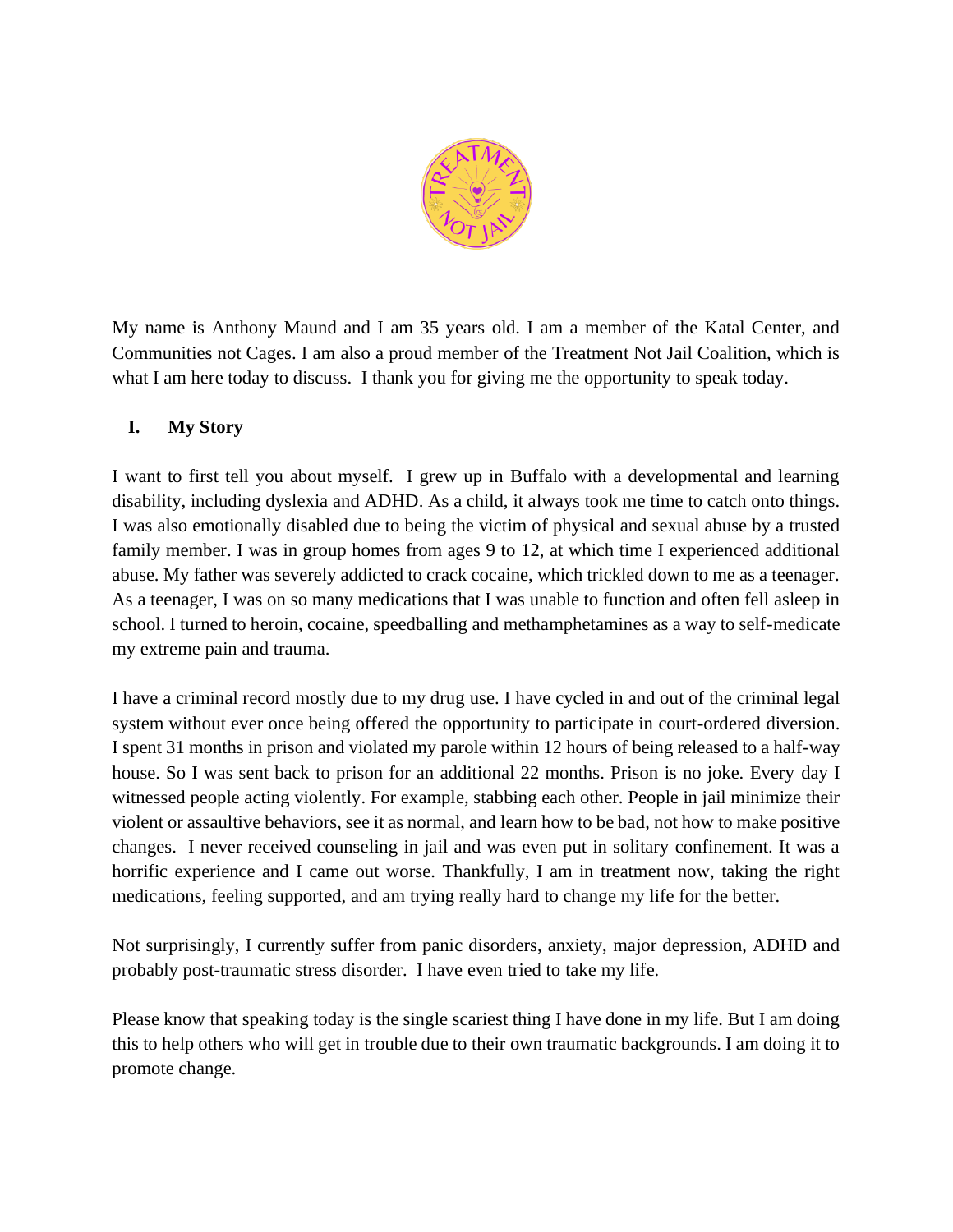## **II. The Systemic Failures That Perpetuate Criminal Involvement Due to Untreated Mental Health and Substance Use Issues.**

Criminal legal involvement and public safety have a relationship that is connected but historically misunderstood. The current narrative on public safety is riddled with extremely damaging false narratives to the detriment of those who become entrenched in the criminal legal system, as well as communities who deserve and want to feel safe.

The common perception in our criminal legal system is that jail and prison make our communities safer. However, this is far from the truth. Studies show that jail and prison make someone *more likely* to re-offend.<sup>1</sup> The reason for this obvious. Incarceration is an incredibly traumatizing and destabilizing experience, and those detained are left to cope without any therapy, proper medical care, or guidance. Moreover, once the period of incarceration ends, people are released from jail and prison without housing, medical care, therapy or rehabilitation systems in place, and then left to contend with the adverse collateral consequences that accompany a criminal record on their own. <sup>2</sup> This is a recipe for increased substance use, psychiatric hospitalizations, untreated mental health conditions, and inevitably, more involvement with the criminal legal system, all at the expensive of public safety.

To the contrary, studies show that people who successfully complete mental health or drug diversion courts, should they be lucky enough to be eligible or accepted into one, have a significantly lower rate of recidivism.<sup>3</sup> Moreover, these programs are drastically more cost-

<sup>&</sup>lt;sup>1</sup> Cullen, F. T., Jonson, C. L., & Nagin, D. S. (2011). Prisons Do Not Reduce Recidivism: The High Cost of Ignoring Science. The Prison Journal, 91(3\_suppl), 48S-65S. [https://doi.org/10.1177/0032885511415224;](https://doi.org/10.1177/0032885511415224) Stemon, D. (2017, July)."The Prison Paradox: More Incarceration Will Not Make Us Safer." Vera Institute. Retrieved January 2022, from [https://www.vera.org/downloads/publications/for-the-record-prison](https://www.vera.org/downloads/publications/for-the-record-prison-paradox_02.pdf)[paradox\\_02.pdf;](https://www.vera.org/downloads/publications/for-the-record-prison-paradox_02.pdf) Emily Leslie & Nolan Pope, The Unintended Impact of Pretrial Detention on Case Outcomes: Evidence from New York City Arraignments 60 J. OF L. AND ECON. 3, 529-557 (2017), [www.econweb.umd.edu/~pope/pretrial\\_paper.pdf;](http://www.econweb.umd.edu/~pope/pretrial_paper.pdf) Will Dobbie et al., The Effects of Pre-Trial Detention on Conviction, Future Crime, and Employment: Evidence from Randomly Assigned Judges (Nat'l. Bureau of Econ. Research, Working Paper No. N22511, 2018), [www.nber.org/papers/w22511.pdf.](http://www.nber.org/papers/w22511.pdf)

 $2$  Christopher Lowenkamp et al., The Hidden Costs of Pretrial Detention, THE LAURA AND JOHN ARNOLD FOUND., [https://craftmediabucket.s3.amazonaws.com/uploads/PDFs/LJAF\\_Report\\_hidden](https://craftmediabucket.s3.amazonaws.com/uploads/PDFs/LJAF_Report_hidden-costs_FNL.pdf)costs FNL.pdf; Baer et al. Understanding the Challenges of Prisoner Reentry: Research Findings from the Urban Institute's Prisoner Reentry Portfolio, Urban Institute Justice Policy Center (January 2006), [https://www.urban.org/sites/default/files/publication/42981/411289-Understanding-the-Challenges-of-](https://www.urban.org/sites/default/files/publication/42981/411289-Understanding-the-Challenges-of-Prisoner-Reentry.PDF)[Prisoner-Reentry.PDF;](https://www.urban.org/sites/default/files/publication/42981/411289-Understanding-the-Challenges-of-Prisoner-Reentry.PDF)

<sup>3</sup> Michael Mueller-Smith & Kevin T. Schnepel, Diversion in the Criminal Justice System, 8 THE REV. OF ECON. STUD. 2, 883–936 (2021),<https://doi.org/10.1093/restud/rdaa030>(finding that diversion cuts reoffending rates in half and grows quarterly employment rates by nearly 50% over 10 years); Amanda Agan, Jennifer Doleac & Anna Harvey, Misdemeanor Prosecution (Nat'l Bureau of Econ. Res., Working Paper No. 28600, 2021), [https://www.nber.org/system/files/working\\_papers/w28600/w28600.pdf](https://www.nber.org/system/files/working_papers/w28600/w28600.pdf) (finding non-prosecution of a nonviolent misdemeanor offense leads to large reductions in the likelihood of a new criminal complaint over the next two years); David Huizinga & Kimberly L. Henry, The Effect of Arrest and Justice System Sanctions on Subsequent Behavior: Findings from Longitudinal and Other Studies, in, THE LONG VIEW ON CRIME: A SYNTHESIS OF LONGITUDINAL RESEARCH 244 (Akiva M. Liberman,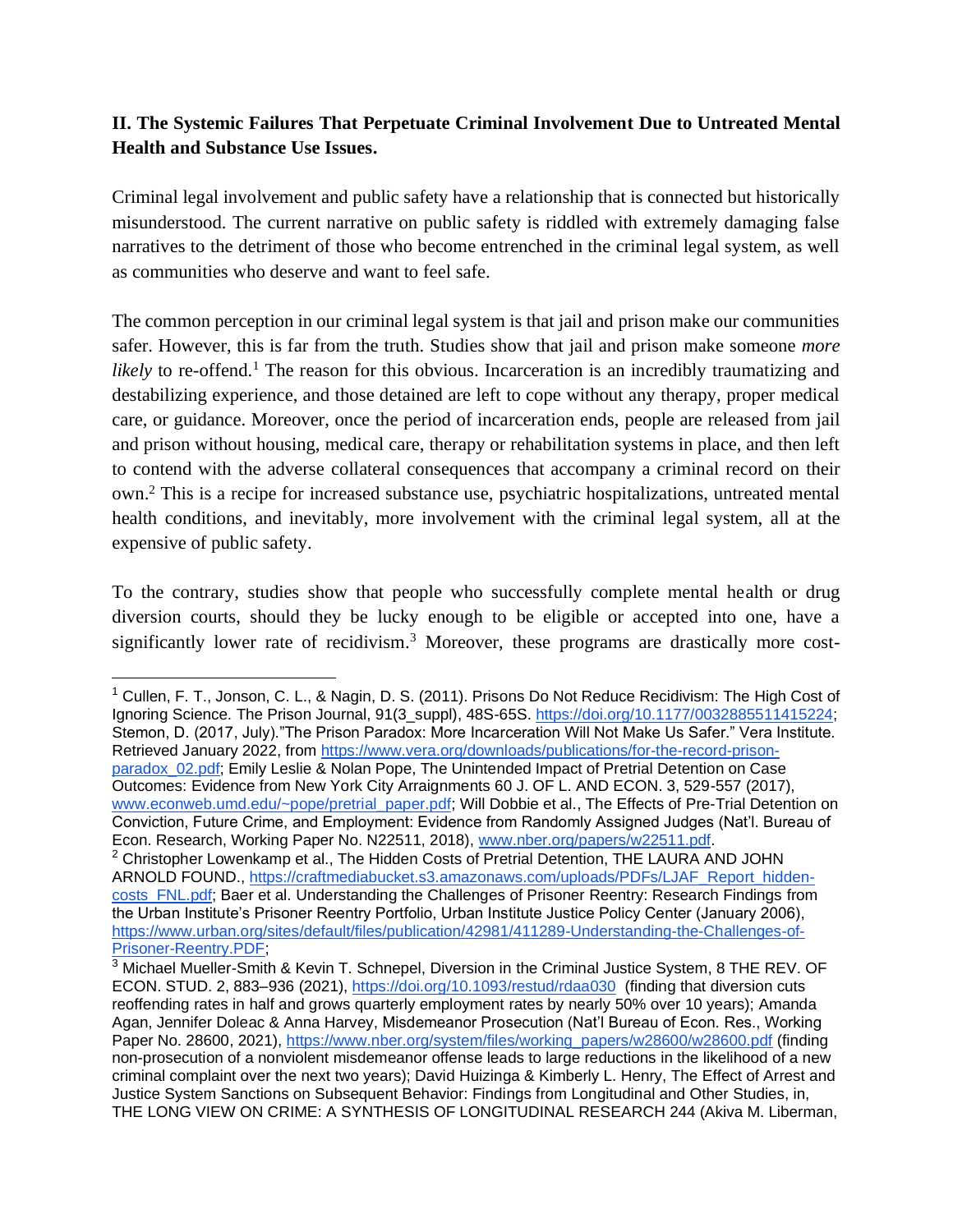efficient than incarceration. While New York City spends \$556,539 per year to incarcerate just one person in its jail system, the New York State Office of Court Administration projects that for every \$1 invested in treatment courts yields \$2.21 in savings.<sup>4</sup>

So how is it that this false narrative has lasted for so long? Why do so many people believe that incarceration protects our communities? To start, many wrongly believed that people who struggle with mental illness or substance use disorders are more likely to commit violence against another person. The truth is that these individuals are no more likely than the general public to engage in acts of violence, and in fact, those with mental illness are in fact far more likely to be the victims rather than the perpetrators of violence.<sup>5</sup> Unfortunately for the thousands of justice-involved New Yorkers seeking admission into a mental health court in New York State, this misperception leads to rejection from treatment and ultimately incarceration, which leads to a decrease in protecting the public.

Treatment courts throughout the state have also wrongly concluded that people charged with violent charges or have prior violent convictions are less likely to succeed with diversion. Yet studies consistently show that people charged with violent crimes are as likely to succeed and rehabilitate in a problem-solving court as those charged with non-violent crimes.<sup>6</sup> The result is that many treatment courts do not accept motivated, willing and ready would-be participants who are otherwise eligible but for a prior violent conviction.

Public safety is something we all care about, no matter our race, ethnicity, socioeconomic status, geographic location or political persuasion. But if we are going to increase public safety, then we must amend the existing Judicial Diversion statute to create more treatment opportunities for those in the criminal legal system who need it.

ed., 2008); John Laub & Robert Sampson, Life-Course and Developmental Criminology: Looking Back, Moving Forward, J. OF DEV. AND LIFE-COURSE CRIMINOLOGY (2020); Shelli B. Rossman, Janeen Buck Willison, Kamala Mallik-Kane, KiDeuk Kim, Sara DebusSherrill, P. Mitchell Downey, Criminal Justice Interventions for Offenders with Mental Illness: Evaluation of Mental Health Courts in Bronx and Brooklyn, New York, Nat'l Inst. of Justice (April 2012), [https://www.ojp.gov/pdffiles1/nij/grants/238264.pdf.](https://www.ojp.gov/pdffiles1/nij/grants/238264.pdf) <sup>4</sup> New York State Unified Court System, The Future of Drug Courts in New York State: A Strategic Plan (2017), [https://www.nycourts.gov/legacyPDFS/courts/problem\\_solving/drugcourts/The-Future-of-Drug-](https://www.nycourts.gov/legacyPDFS/courts/problem_solving/drugcourts/The-Future-of-Drug-Courts-in-NY-State-A-Strategic-Plan.pdf)[Courts-in-NY-State-A-Strategic-Plan.pdf.](https://www.nycourts.gov/legacyPDFS/courts/problem_solving/drugcourts/The-Future-of-Drug-Courts-in-NY-State-A-Strategic-Plan.pdf) 

<sup>5</sup> Mental Health Facts and Myths, MentalHealth.gov, [https://www.mentalhealth.gov/basics/mental-health](https://www.mentalhealth.gov/basics/mental-health-myths-facts)[myths-facts;](https://www.mentalhealth.gov/basics/mental-health-myths-facts) Canadian Mental Health Association, Durham, The Myth of Violence and Mental Illness, [https://cmhadurham.ca/finding-help/the-myth-of-violence-and-mental-illness/.](https://cmhadurham.ca/finding-help/the-myth-of-violence-and-mental-illness/)

<sup>&</sup>lt;sup>6</sup> Naples, Michelle and Steadman, Henry, "Can Persons with Co-occurring Disorders and Violent Charges Be Successfully Diverted?" Intl J. on Forensic Mental Health, 2(2):137-143 (October 2003), [https://www.researchgate.net/publication/232426982\\_Can\\_Persons\\_with\\_Co](https://www.researchgate.net/publication/232426982_Can_Persons_with_Co-occurring_Disorders_and_Violent_Charges_Be_Successfully_Diverted)[occurring\\_Disorders\\_and\\_Violent\\_Charges\\_Be\\_Successfully\\_Diverted.](https://www.researchgate.net/publication/232426982_Can_Persons_with_Co-occurring_Disorders_and_Violent_Charges_Be_Successfully_Diverted)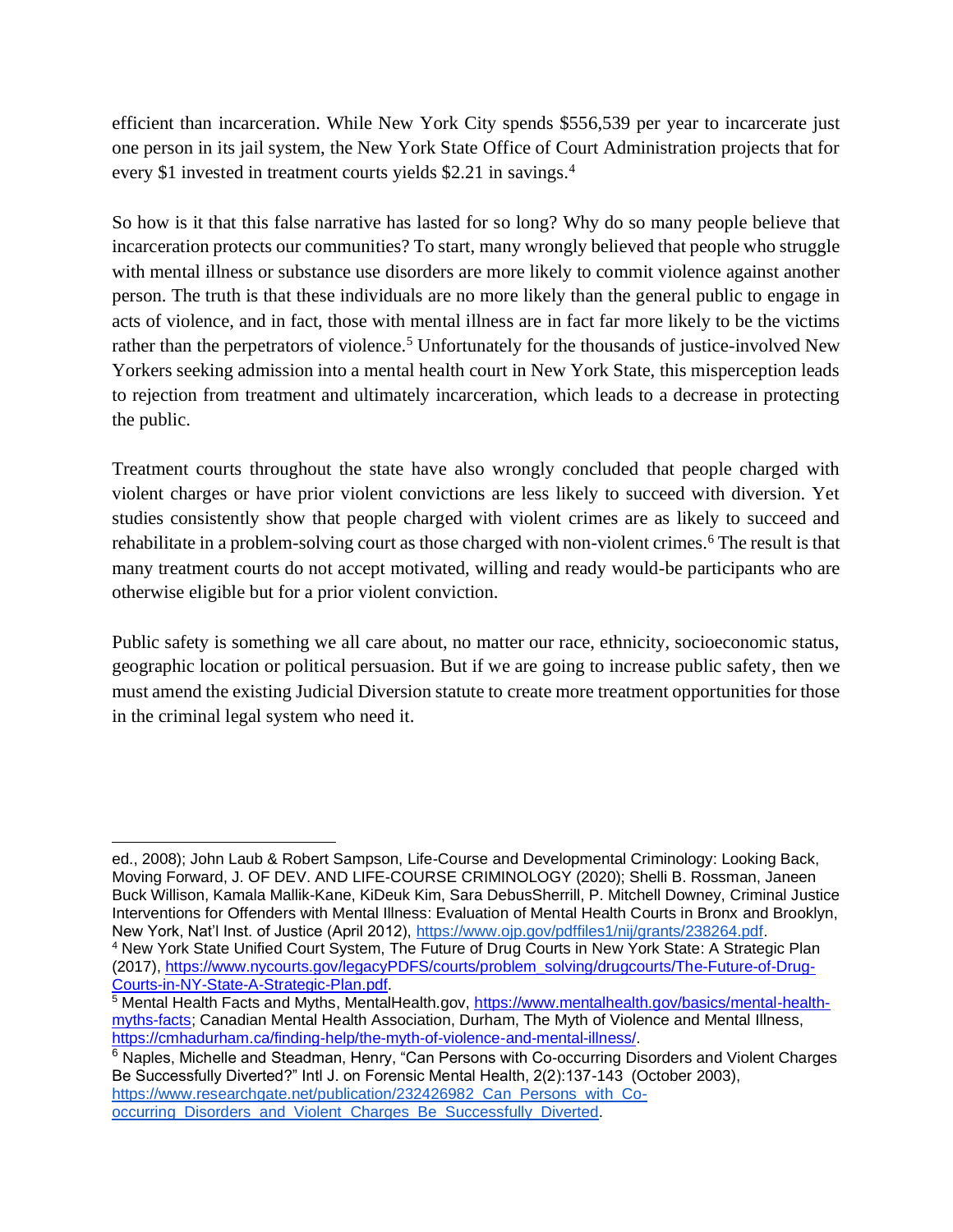## **III. The Treatment Not Jail Act (S.2881B-Ramos / A.8524-Forrest)**

The Treatment Not Jail Act significantly and intelligently expands on the 2009 Judicial Diversion statute, which created drug courts in New York State by introducing Criminal Procedure Law Article 216. Judicial diversion is currently the only law in the books that permits judges to offer court-mandated treatment to people with substance use disorders as an alternative to incarceration. But the current law does not go far enough. Article 216 only accepts a narrow subset of the population in need of treatment because under the statute, only a small percentage of non-violent drug and theft-related penal law charges are eligible for drug court. Moreover, even when a person is otherwise eligible, drug courts often reject people with serious mental health conditions or intellectual or developmental disabilities because "substance use" is not the primary diagnosis. So even these otherwise eligible candidates for drug court are rejected because of their impairment. Many of those who are rejected by drug courts are given a felony record and sent to state prison, where upon their release, they are without supports, without health care, and without a home – all of which can lead to drug use, psychiatric decompensation and ultimately, re-offending.

There is no analogous diversion court option for those with mental health challenges, despite the fact that mental health issues are prominent in the criminal legal system, and our society in general. One in five New Yorkers have a mental health diagnosis<sup>7</sup> and roughly half of the New York City jail population is recommended to mental health treatment<sup>8</sup> (though clearly few actually do). And yet, New York law provides no legislation that authorizes mental health courts. In the absence of any statutory authority permitting these courts, some District Attorney offices throughout the state have collaborated to create ad hoc mental health courts. However, because eligibility is determined by prosecutors, virtually no one has access to these courts. In addition to rejecting mental health court applicants due to the person's history or underlying charges, prosecutors gatekeeping these courts often refuse to accept people with intellectual disabilities, developmental disabilities, traumatic brain injuries, neurological disorders and personality disorders - even when their criminal legal charges are directly related to their disability or impairment. To be clear, because there is no legislation authorizing mental health courts, judges have no discretion in deciding whether to admit a deserving person into these courts. As a result, the participation rates are abysmal. Statewide, there are only 30 mental health courts in existence serving only 140 participants.<sup>9</sup>

 $^7$  New York State Dept. of Health, Priority Area: Mental Health/Substance Abuse - Mental Health, [https://www.health.ny.gov/prevention/prevention\\_agenda/mental\\_health\\_and\\_substance\\_abuse/mental\\_h](https://www.health.ny.gov/prevention/prevention_agenda/mental_health_and_substance_abuse/mental_health.htm) [ealth.htm.](https://www.health.ny.gov/prevention/prevention_agenda/mental_health_and_substance_abuse/mental_health.htm)

<sup>&</sup>lt;sup>8</sup> Greater Justice NY, People in Jail in New York City: Daily Snapshot, Vera Institute, <https://greaterjusticeny.vera.org/nycjail/> (last accessed Jan. 21, 2022).

<sup>&</sup>lt;sup>9</sup> New York State Unified Court System, 2020 Annual Report (2020) [https://www.nycourts.gov/legacypdfs/20-UCS-Annual-Report.pdf.](https://www.nycourts.gov/legacypdfs/20-UCS-Annual-Report.pdf)